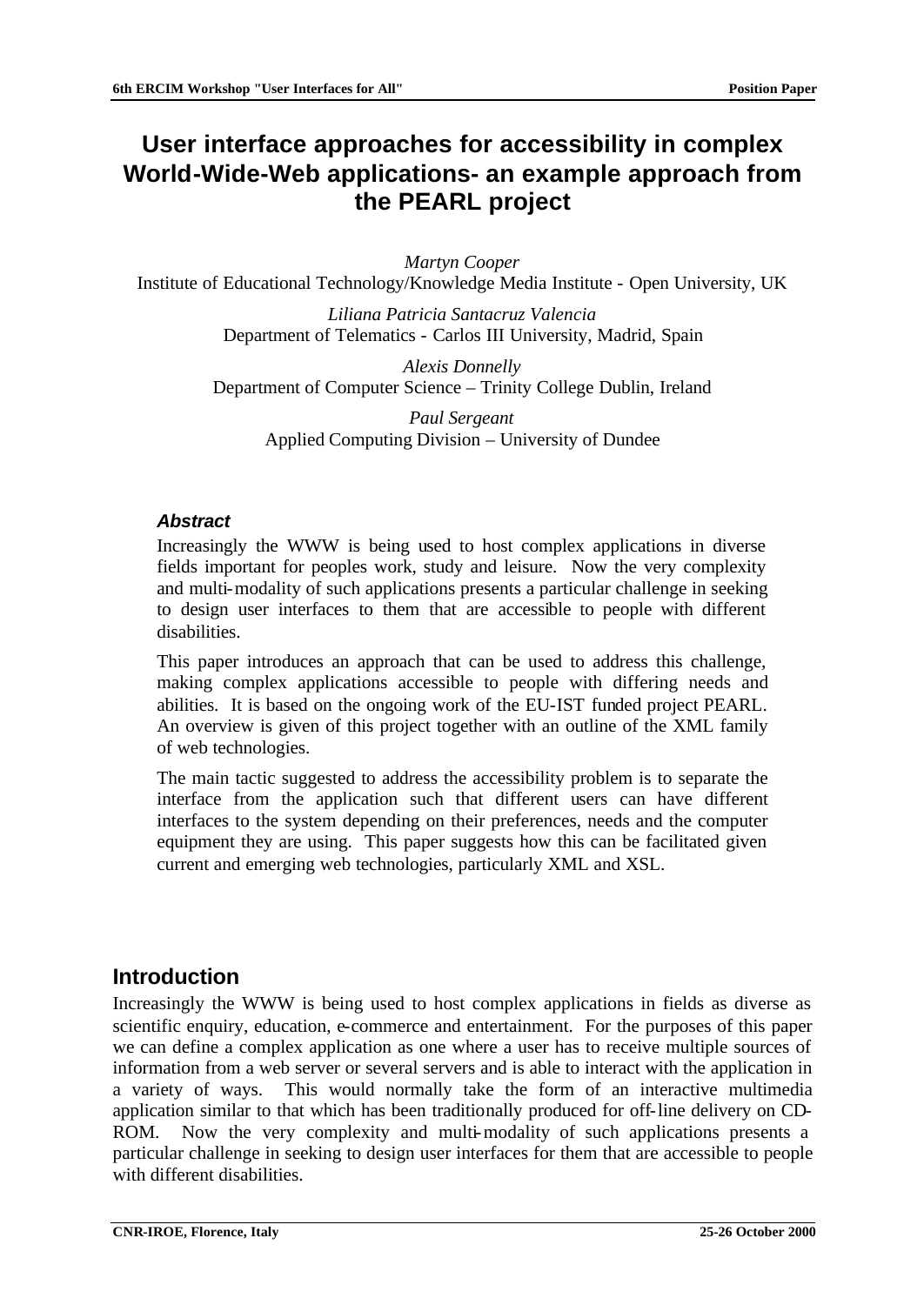This paper introduces an approach, and points to ways of implementing it, that can be used to address the problem of making accessible complex applications to people with differing needs and abilities. It is based on the ongoing work of the EU-IST funded project PEARL, which is developing a system for the remote control of teaching laboratories over the WWW. This project is developing a mainstream educational application but working to the access criteria that:

- Both the audio and visual modalities will be sufficient on their own
- All interactions with the system will be possible for single and multiple switch users and thus for any who use an alternative to the keyboard or mouse

The main tactic in the approach is to separate the interface from the application such that different users can have different interfaces to the system depending on their preferences, needs and the computer equipment they are using. This paper outlines how this can be facilitated given current and emerging web technologies, particularly XML and XSL.

# *Introduction to the PEARL project*

As it is the context for the exemplars given in this paper a brief introduction to the PEARL project is given here. (For further information contact the first author or see [1].) The PEARL (Practical Experimentation by Accessible Remote Learning) project, running for 36 months from March 2000, funded by the European Commission's Information Society Technologies programme, is

#### **PEARL facts and figures:**

- •*A major European collaborative R&D project* – IST - Education and Training
- $-$  Budget  $\sim \text{\textsterling}2$  million, Effort  $\sim 30$  person-years •*Led by the Open University* – Partners: TCD, U. Dundee, FEUP, Zenon, OUW
- •*March 2000 February 2003*

#### *See: http://kmi.open.ac.uk/projects/pearl/*

researching and developing a system to enable students to conduct real-world experiments as an extension of computer based learning (CBL) and distance learning systems. The objectives being to give high quality learning experiences, principally in science and engineering education, by bringing the teaching lab to the students; giving flexibility in terms of time, location and special needs. This will extend Internet course delivery to accommodate collaborative working in practical experimentation.

The project will develop and integrate:

- a collaborative working environment with accessible user interfaces
- a modular system for flexibly creating remotely controlled experiments
- software practical templates and tutor guidelines

The project will research the pedagogic impact of this approach, validating its developments in different educational contexts and subject areas, including:

- foundation level physical sciences (as part of an open & distance learning course)
- cell biology (as part of a final year undergraduate course)
- manufacturing engineering (post-graduate training)
- digital electronics (as part of undergraduate courses in design and testing)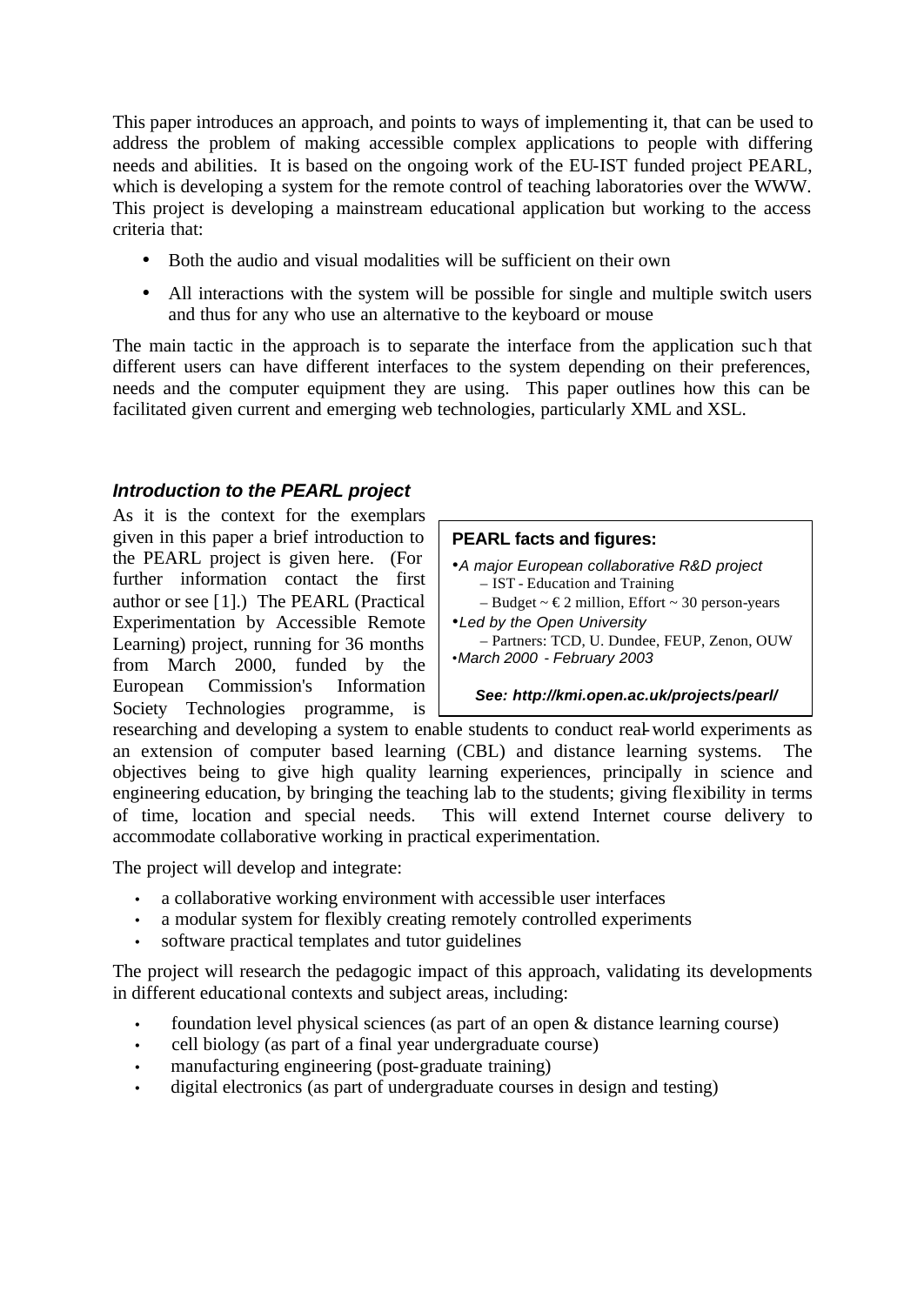## *Access for Students with Disabilities*

The PEARL project also seeks to make experimental work in science and engineering accessible to students with a wide range of disabilities; in fact the project was conceived in trying to address access problems for disabled students in science and engineering subjects at university level. Disabled students are grossly underrepresented here. The reasons for this are complex and include significant factors from primary and secondary level education. However access to experimental work is cited as a key barrier in analysis of this problem both in the USA and Europe. Much work has been done over the past 20 years to make computers accessible to people with all kinds of disabilities and a high degree of success has been achieved. Thus for most people with a disability, seeking to participate in higher education, access technology for a computer, where needed, is commercially available. Hence an objective for the PEARL project is firstly to make practical work computer controlled and then to ensure that the computer software and interface design follow wellestablished design for accessibility principles [2, 3] and are compatible with the available access technologies.

# *The PEARL System*

The PEARL system is to be implemented over the Internet or University Intranets. The system will be constructed around an XML based client-server architecture. It is currently an issue of discussion whether this will then use a complex client (such as Netscape or Internet Explorer) or a *'Thin Client'* i.e. dedicated software for the presentation of the interface to the users. The discussion of the issues here is beyond the scope of this paper and the choice does not affect the basic approach to the accessibility problem being outlined.

Central to the whole design concept is the modular, remotely configurable and controllable laboratory. This is an area of significant design and development effort within the project. An integrated design team with expertise that includes: educational experimentation, mechanical design, distributed systems, control, robotics, instrumentation, etc. has been brought together in the PEARL consortium to address this. The concept is that any particular lab will be constructed from a wide range of standard experimental elements and instrumentation. Each of these modules in the system will have a microprocessor-controlled interface to the busses, which connect all the modules to each other, and to the remote lab server. It is envisaged that this communications channel will in fact be separate proprietary control and instrumentation and audio/video busses.

# **The challenge of user interface design to meet broad access criteria**

People have different needs when seeking to use a computer to facilitate any activity. Factors here extend beyond their physical and sensory capabilities and include needs arising from:

- preferred learning/working styles (activist / reflective) [4]
- left or right handedness
- gender
- the environment they are working in (e.g. office, train, while driving)
- other cognitive loads they have to deal with simultaneously
- … etc.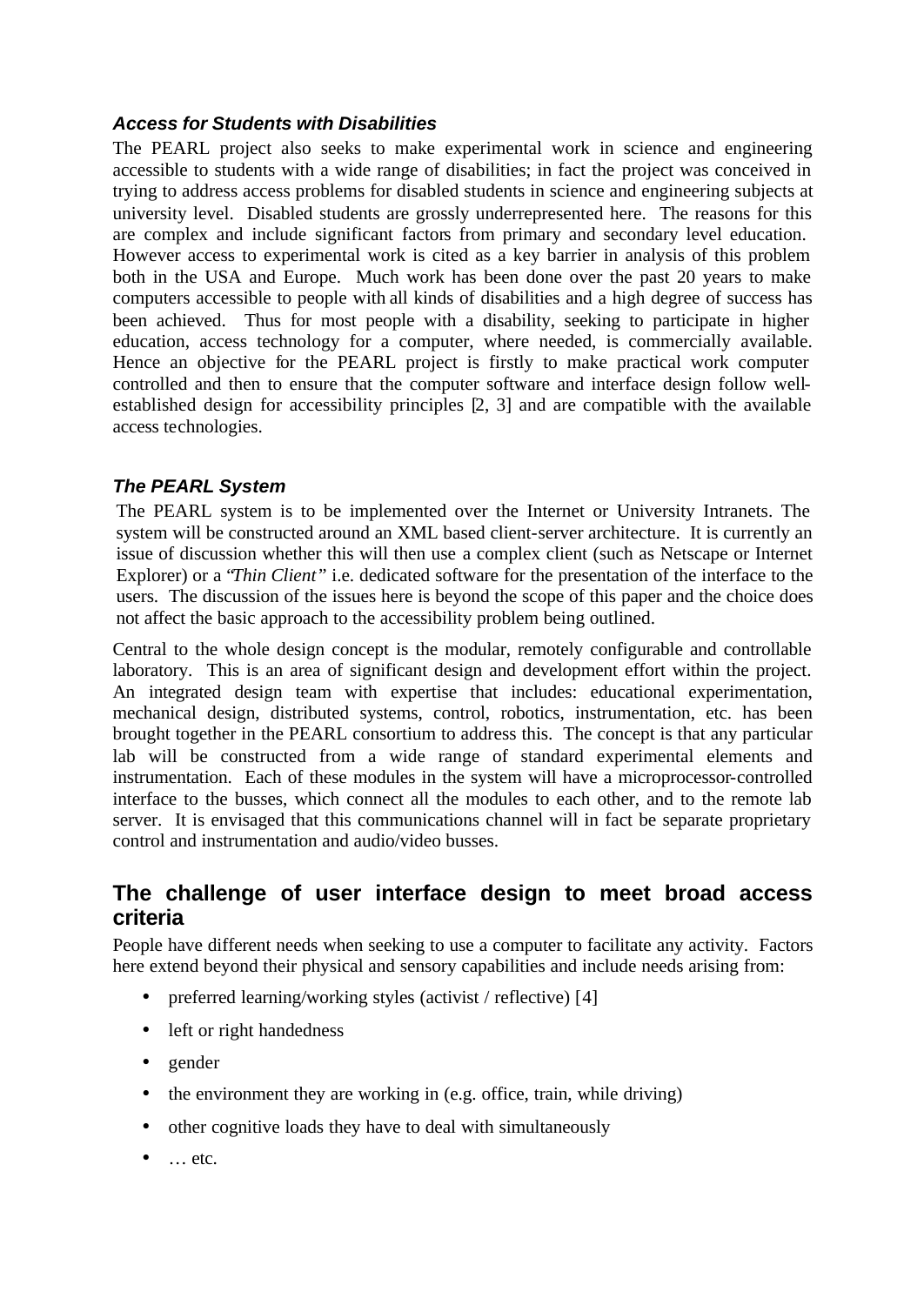In seeking means to meet these different needs in the design in a computer application of the user interaction and the interface through which this is mediated the "*one size fits all*" approach is highly inappropriate although it is almost universally the one adopted. Some applications (e.g. Microsoft Office) give the user ability to modify the interface and save user preferences but few present the user a choice of different interfaces based on an analysis of the diversity of human need. They are basically all developed with someone similar to the software engineer actually undertaking the development work in mind as the target user (i.e. white, middle class male aged 25-35 with extensive experience of IT). The authors recommend the application developers provide different interface designs for different users one design for all fails to meet many peoples needs and almost certainly disadvantages many disabled computer users.

How then can flexibility in a user interface to an application be achieved within the real world of financial and technical constraints and the pressure to get to market as soon as possible?

# **Overview of a flexible user interface approach**

#### *The main tactic*

The core of the approach being put forward here is the need to separate the interface from the application such that different users can have different interfaces to the system depending on their preferences, needs, computer equipment (including any Assistive Technology) they are using, etc. Now the separation of interface and application is not novel. It is essentially what any GUI operating system does and is behind the now well-established approach in software engineering to use Application Programme Interfaces (APIs) between the core application modules and those responsible for presentation to and interaction with the user. However extending the approach to include different user interface designs, while now technically trivial, has been seldom implemented to date.



**Figure 1** Simplified Schematic for Automatic Generation of User Interfaces according to User Needs

A meta-layer is defined that encompasses all the communication between the system and the users. User profiles are stored and how this meta-layer is translated to an actual interface by the interface generator is determined by these profiles. In practice what will happen in most cases is that one of a limited number of standard interfaces will be selected and then some parameters of the selected one adjusted according to the stored profile or a direct request from the user. This approach can be readily facilitated for Internet based applications given the current and emerging web technologies, in particular extensible Mark-up Language (XML) and

XML based Stylesheet Language (XSL). A simplified schematic of the approach is given in **Figure 1**.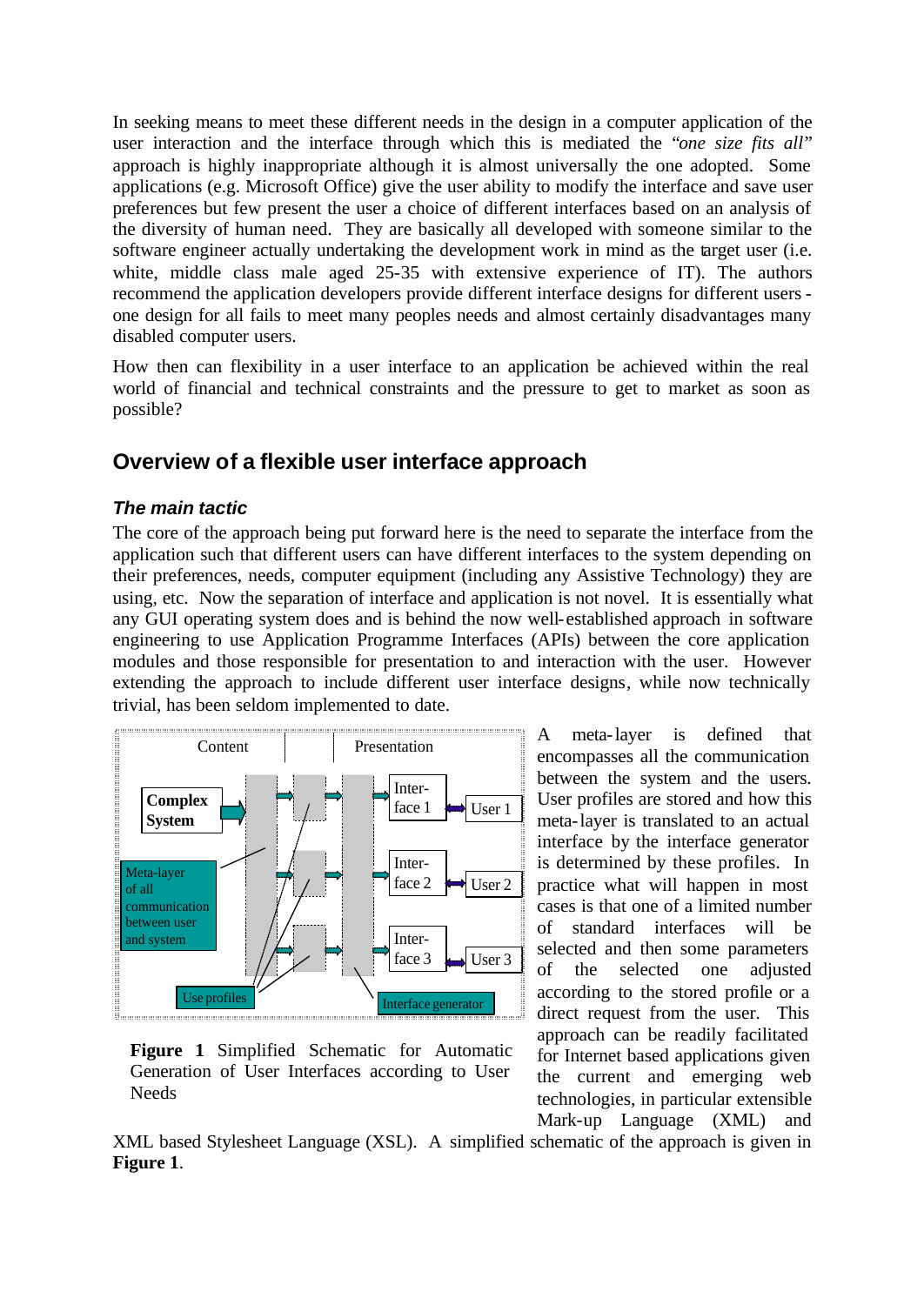# *Example from PEARL project*

#### **Remote control of an electron microscope**

One of the experimental facilities being implemented within the PEARL project is to enable student groups working collaboratively over the Internet to have control over an electron microscope. Communication between the user and the system is summarised in the table below.

| Information to user                                            | <b>Control from user</b>                                                                                                        |
|----------------------------------------------------------------|---------------------------------------------------------------------------------------------------------------------------------|
| View of image from electron microscope                         | Movement of sample                                                                                                              |
| Communication with fellow students/tutors                      | Control of microscope                                                                                                           |
| Measurement data<br>Lab script and related text/MM information | Interaction with the experiment e.g. introduction<br>of chemical stimulus to cells<br>Communication with fellow students/tutors |

Most of these elements can be presented to the users in different ways and this is where much of the variation in possible interface design arises. For example the communications between the collaborating students could be implemented as text, voice or video link with audio. The technology exists today where by it would be possible to set up such a communications tool with different users using different modalities as their prime means of communication. Another illustration is measurement data e.g. temperature, sent back fom the remote lab. This could be represented graphically, numerically, as a background colour, textually and be voiced. Which each user prefers is likely to vary but by taking the above outlined approach these preferences could be accommodated. The above facility also illustrates that we are likely to always come up against limits to accessibility. The whole purpose of the experimental apparatus is to enable the students to observe what is happening under the electron microscope. This is obviously impossible for blind students but sighted students can describe what they see for their visually impaired colleagues – a social solution as opposed to a technical one, although in the PEARL case the social solution is mediated by the technology.

# **A Brief Note on XML and its related technologies**

XML (Extensible Mark-up Language) is meta-language used to define other languages. Unlike HTML, XML has no defined set of tags. Its purpose is to describe data and its promise is to give the same kind of portability to data as Java has provided for program code. It should be noted that the term XML, as it is used, is generally taken to include the set of related technologies. Specifically:

- XSL
- XLL
- XSLT
- Xpath
- DOM

The term XML is thus used to cover whole series of related technologies that perform



different roles within a complex web-based application. Key technologies and their roles are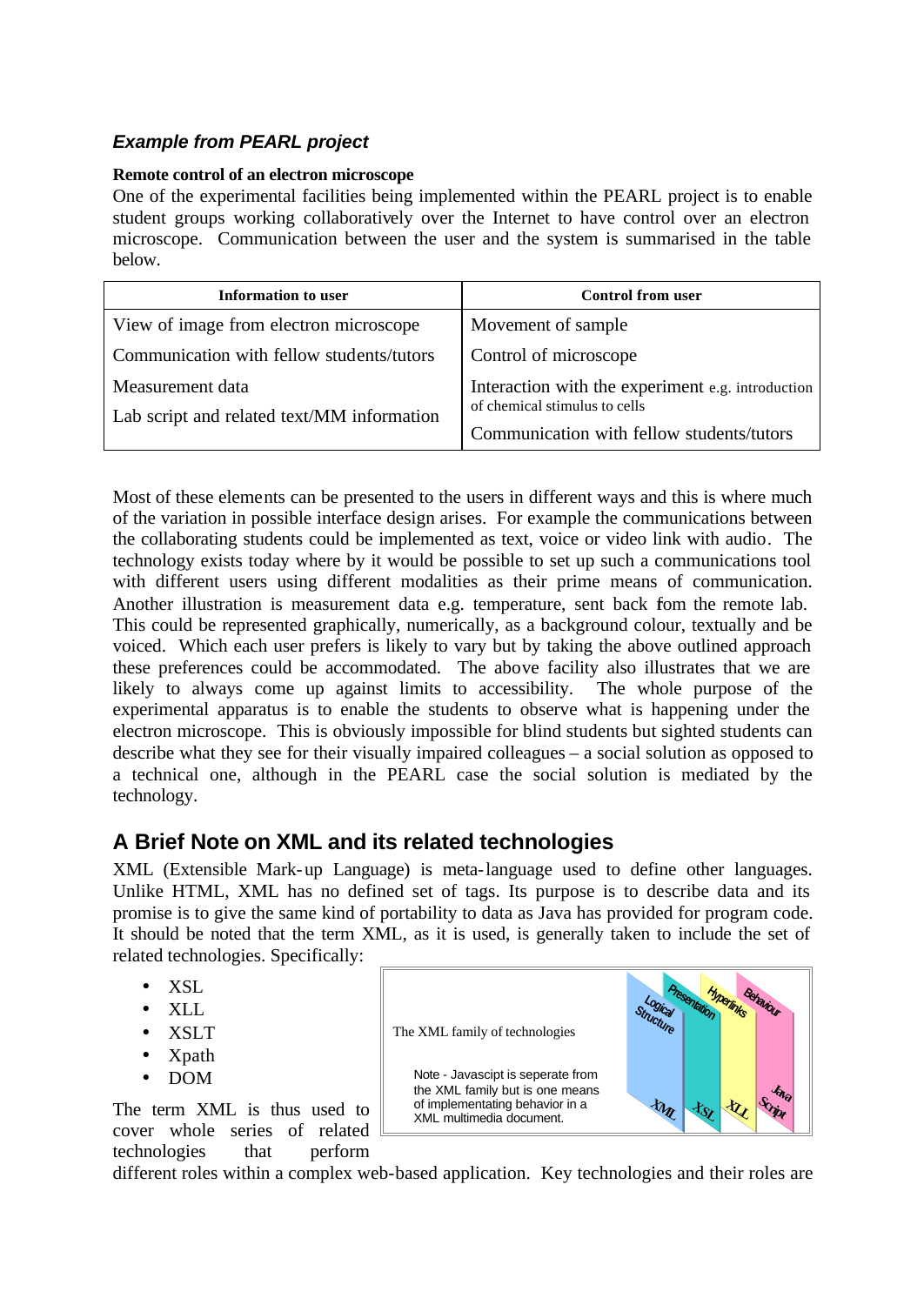illustrated in the graphic above. These can be considered as separate layers within a multimedia "document".

XML is a "declarative" famework on which mark-up codes (other mark-up languages) for any application area can be generated. Unlike HTML, in XML logical markup (which delineates document structure) is separated from Physical markup (which describes how that logical content should be printed). The sadly common HTML practice of mixing physical and logical markup creates problems for the designers of assistive technologies (e.g. screen readers).

To appreciate the potential of XML it is important to have some understanding of these technologies, which are now outlined. Therefore for the rest of this section, the term "XML" can be taken to have the more inclusive meaning.

# *Purpose of XML*

XML was designed to address the two principal weaknesses of HTML. Firstly HTML, as it has developed, fails to separate form from content. The limited information about what parts of the document are is mixed up with instructions about how to present it. Secondly, HTML is just too limited, e.g. it is not possible to include meaningful semantic tags. This lack of flexibility becomes more acute as information providers have to support a wider range of clients (set top boxes, WAP phones etc.)

## **XSL**

XSL stands for Extensible Stylesheet Language. Unfortunately the inclusion of the term "stylesheet" is confusing because XSL is concerned with much more than layout. It has two purposes:

- to be a declarative language for describing transformations of XML documents.
- to be a vocabulary for specifying the format of XML documents.

The clear distinction between these two purposes has lead to the transformation task being given a new name XSLT. The formatting component is still officially named XSL, but it is often referred to as "XSL-FO" (XSL formatting objects).

## **XSLT**

XSLT stands for Extensible Stylesheet Language: Transformations. The specification can be found at XSLT [5]. It is a declarative language of which the principal purpose is to describe XML document transformation. Its primary purpose was to effect the transformation from one XML document into another. However it can also be used to carry out a transformation in to any text-based format—a frequent use is to transform XML to HTML.

## **Xpath**

Xpath results from a merging of the expression syntax of XLST for selecting parts of a document and the Xpointer language that was being developed for linking from one XML document to another.

## **DOM (Domain Object Model)**

DOM is an API for converting XML documents into tree-like structures – all data is stored as nodes that can be manipulated by programming languages. Although DOM gives full access to XML data, it can be an inefficient way of processing large documents because the whole thing must be read in before any processing can be performed (this is not the case with simple parsing).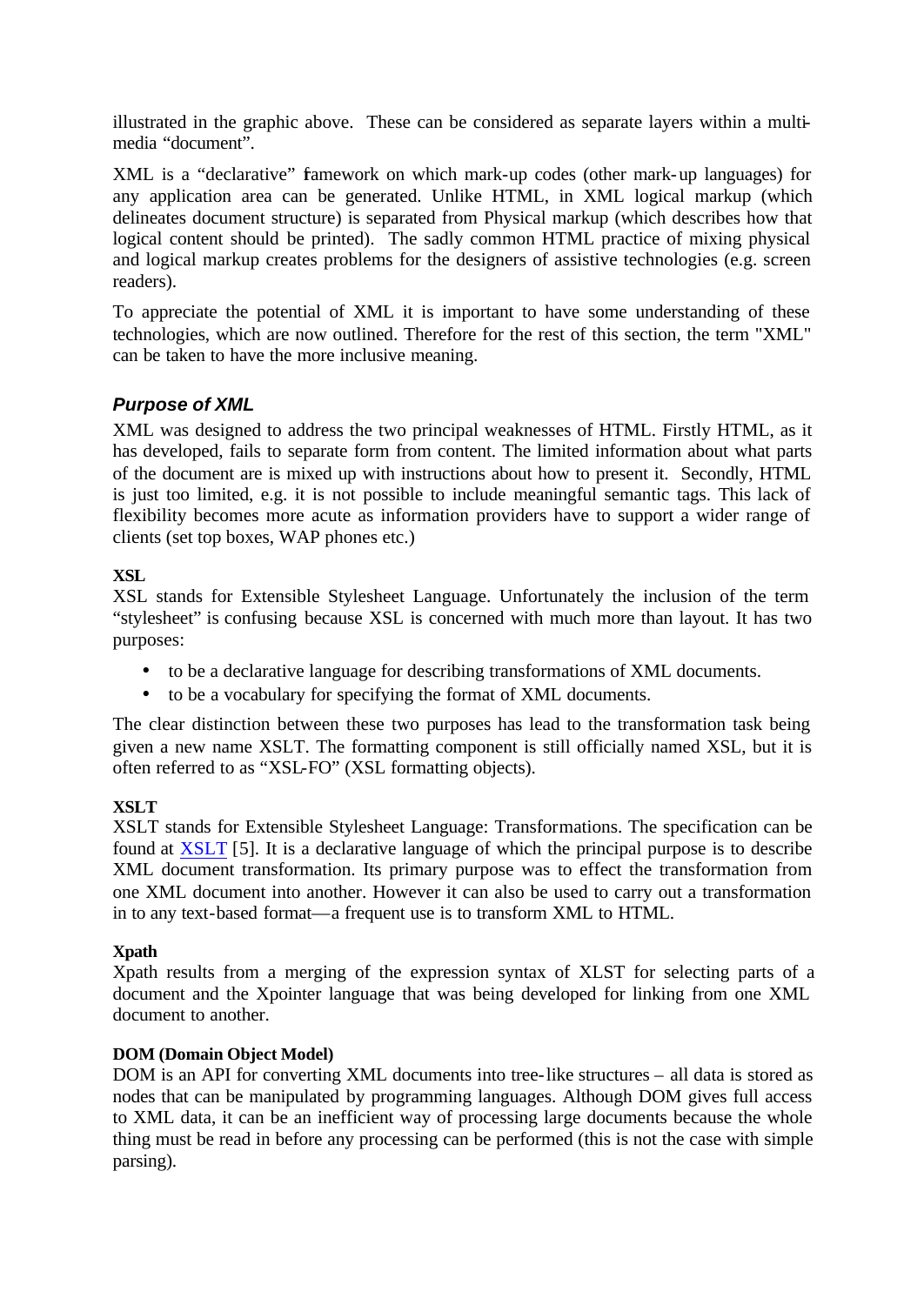# *Uses of XML*

XML and its associated technologies are being used for a wide variety of tasks including:

- Presentation
- Inter application communication
- Communication between processes
- Configuration

#### **Presentation**

XML technologies' role in presentation is the separation of content from presentation through XSLT (described above). It is powerful combination because XML data is easily searchable and XSTL can describe transformations for presentation in any order (something not possible with CSS – Cascading Style Sheets).

#### **Inter application communication**

XML is increasingly being used to transfer data between applications. This includes use in business-to-business (B2B) communication. XML is ideal for this because they are formally described, hierarchically structured and in human readable form. In addition, through XSLT they can be easily transformed.

#### **Inter Process communication**

The specification for XML base RPC (Remote Procedure Call) can be found at RPC [6]. RPC is used for making procedure call over the network. However it is not suitable for remote object communication. The latter is the domain of technologies such as CORBA and RMI, which communicate with object methods via proxies (stubs and skeletons). However the XML mapping between textual representation and structure means that RPC based communication is now feasible in an object-oriented environment.

## **Configuration**

XML is increasingly being used for configuration files. For example, the EJB (Enterprise Java Bean) specification 1.1 states that XML be used for deployment descriptors and Apache TOMCAT (the reference Servlet/JSP platform also uses XML to describe parameters.

# *Delivery*

XML pages can be delivered through a web browser in three ways:

- direct to an XML aware browser
- dynamic processing on the server
- pre-processed XML to HTML transformations on the server

Direct processing by an XML aware browser has the advantage of reducing server load. The downside is that this is beyond the capability of most browsers. Explorer 5.0 upward offer XML support, but it is an early non-standard implementation (though Microsoft has promised to support standards). For now, the best option is dynamic server side processing because this can be adapted to support a wide range of clients.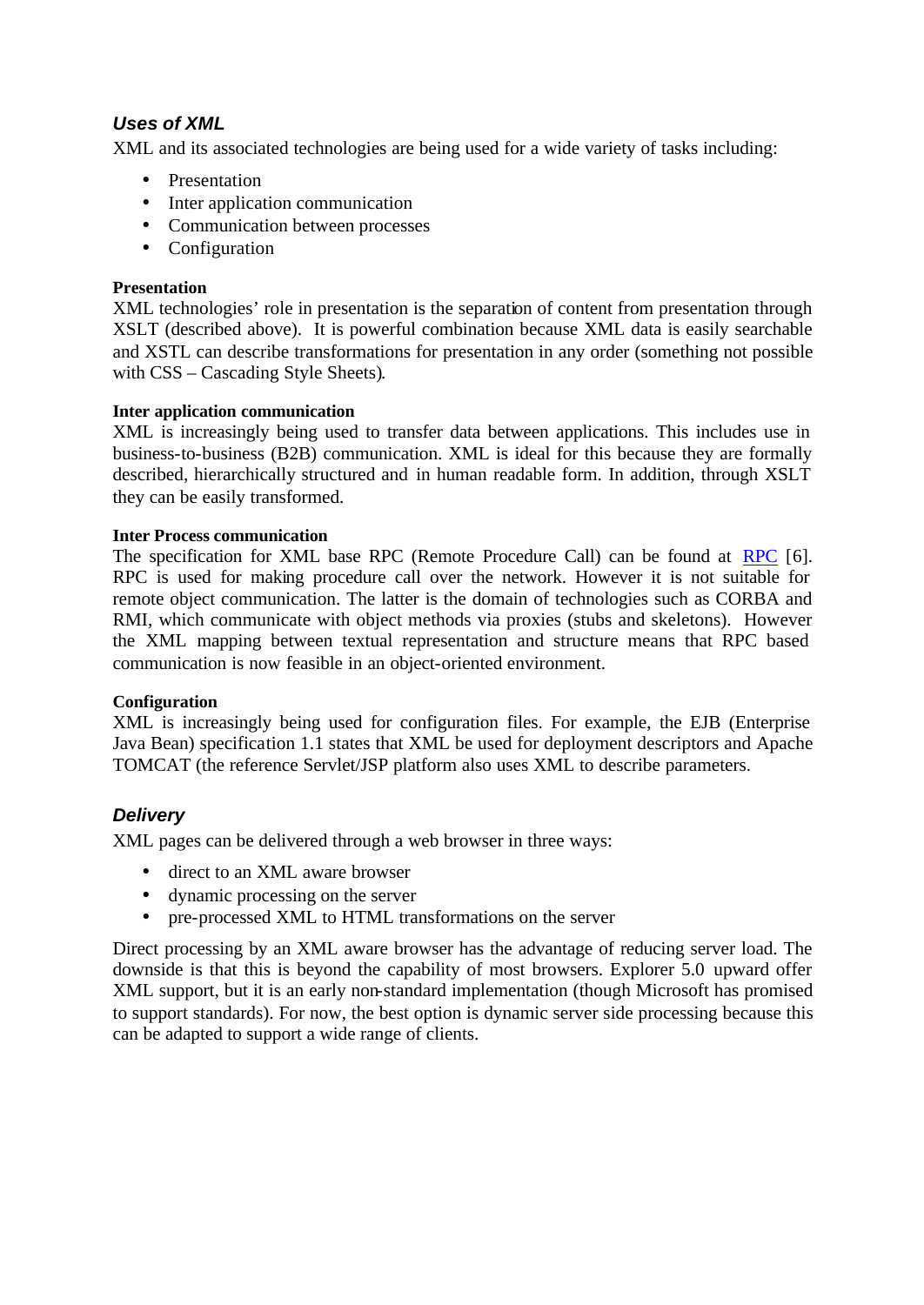## *Summary*

The above outlined functionality should demonstrate why XML is becoming increasingly selected to implement complex applications over the Web. But in the context of this paper the key fact is that it provides the separation of content from presentation required to implement the proposed flexible user interface approach of the PEARL project and which is being advocated more generally here. Further the XML family provides tools ready-made to implement this.

#### **Role of XML/XSL in flexible interfaces**

The role of XML and XSL in implementing the flexible interface approach is illustrated in the schematic right. Essentially a server-based application generates a dynamic XML page on the client computer. The user profile selects which XSL sheet is used to determine how the XML based content is presented to the user in question. The detail of the XSL sheet can be set by automatically loaded defaults based on:

- an assessment of the user's needs
- a store of past preferences
- modifications made directly by the end-user



**Figure 2** Schematic illustrating the use of XML and XSL in creating diverse user interfaces to a complex Web application

The extensible nature of XML means that new tags (representing for example equipment controls or gauges) can be added to formerly pure HTML web pages. XML aware servers can identify and replace these tags based on equipment state before transmitting them to a client. Likewise, XML aware client software can present new tags in a user-tailored fashion determined by user profile/preference. Further, experimental data, tagged in XML, might be transmitted to a plugin associated with the browser for later rendering in a user-tailored manner using the XSL part of XML.

# **In Conclusion**

Complex Web based applications exist and will increasing do so and become more important in people's day-to-day lives for leisure, study and work. If disabled people are to be enabled to use these it is imperative to address the user interface issues in a flexible way, one interface will never meet the needs of all users. Web technologies now exist that enable us to implement systems with different user interfaces being automatically generated depending on user profiles. XML with its associated technologies offers great potential here and all designers and developers should think about how the inherent advantages of this technology over its predecessors can be enhanced to improve usability and accessibility for all.